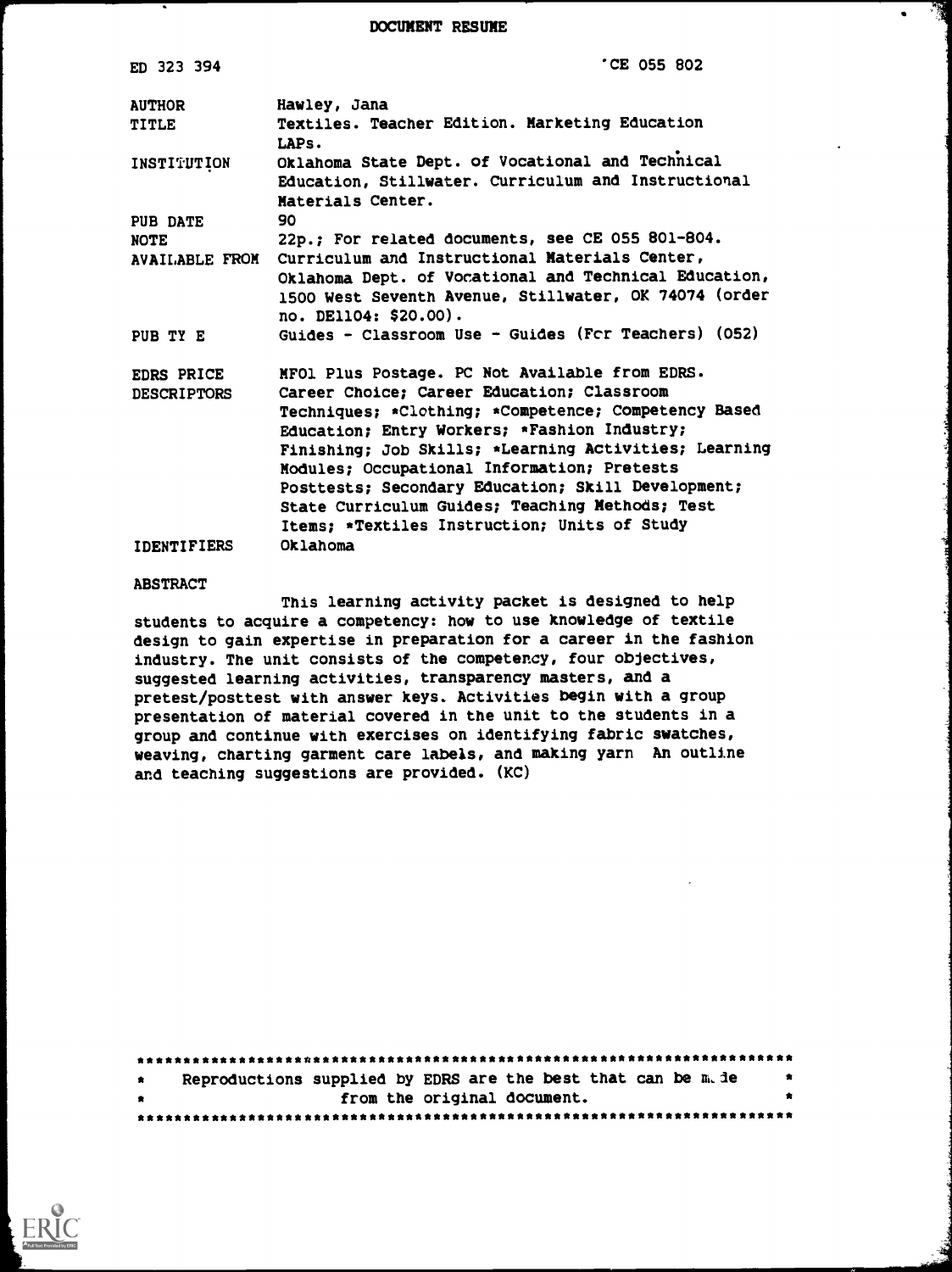**AND STAR** 

/... world ks (heel) and show e en en la compassion<br>Gallati de la companya<br>Callati de l

.<br>Ali ilina gestale teel mare.<br>Hari filminia ta

kings tvewir pricesstated in Film<br>Sentitus filmessally eyleser i frial<br>OERLposdain dippdry

PERMISSION TO REFRODUCE THIS MATERIA N MICROFICHE ONLY HAS BEEN UNANTE 1 BY

TAN S

TO THE EDUCATIONAL RESOURCES INFORMATION CENTER (ERIC)

Oklahoma Department of<br>Vocational and Technical Education 1500 West Seventh Ayenne Stillwater, OK 74074-4364



90-007383

ERI

لار<br>رو





DE 1104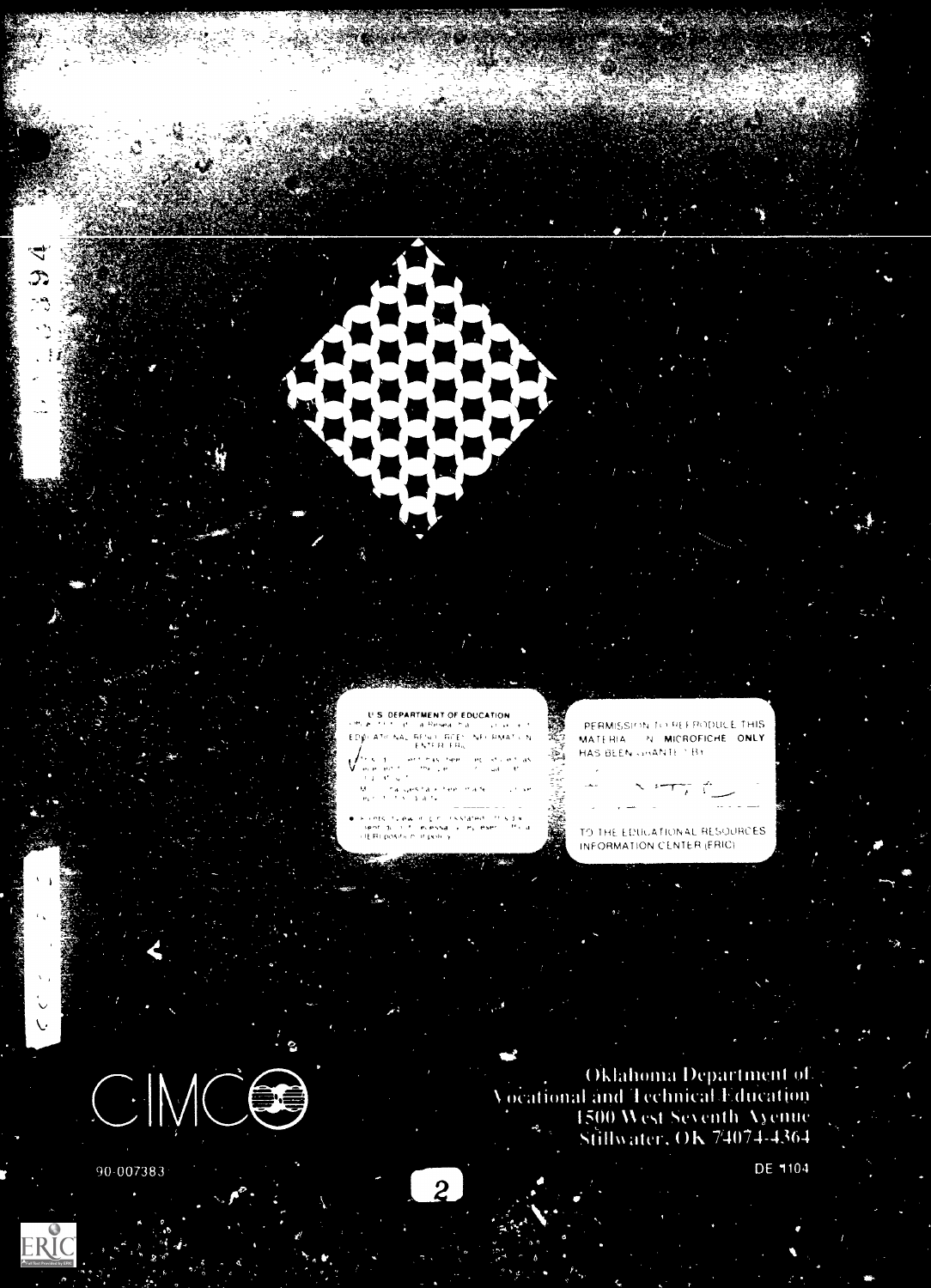

Developed by the<br>Curriculum and Instructional Materials Center for the division of Marketing Education<br>Oklahoma Department of Vocational and Technical Education

 $\overline{3}$ 

ERIC

DE1104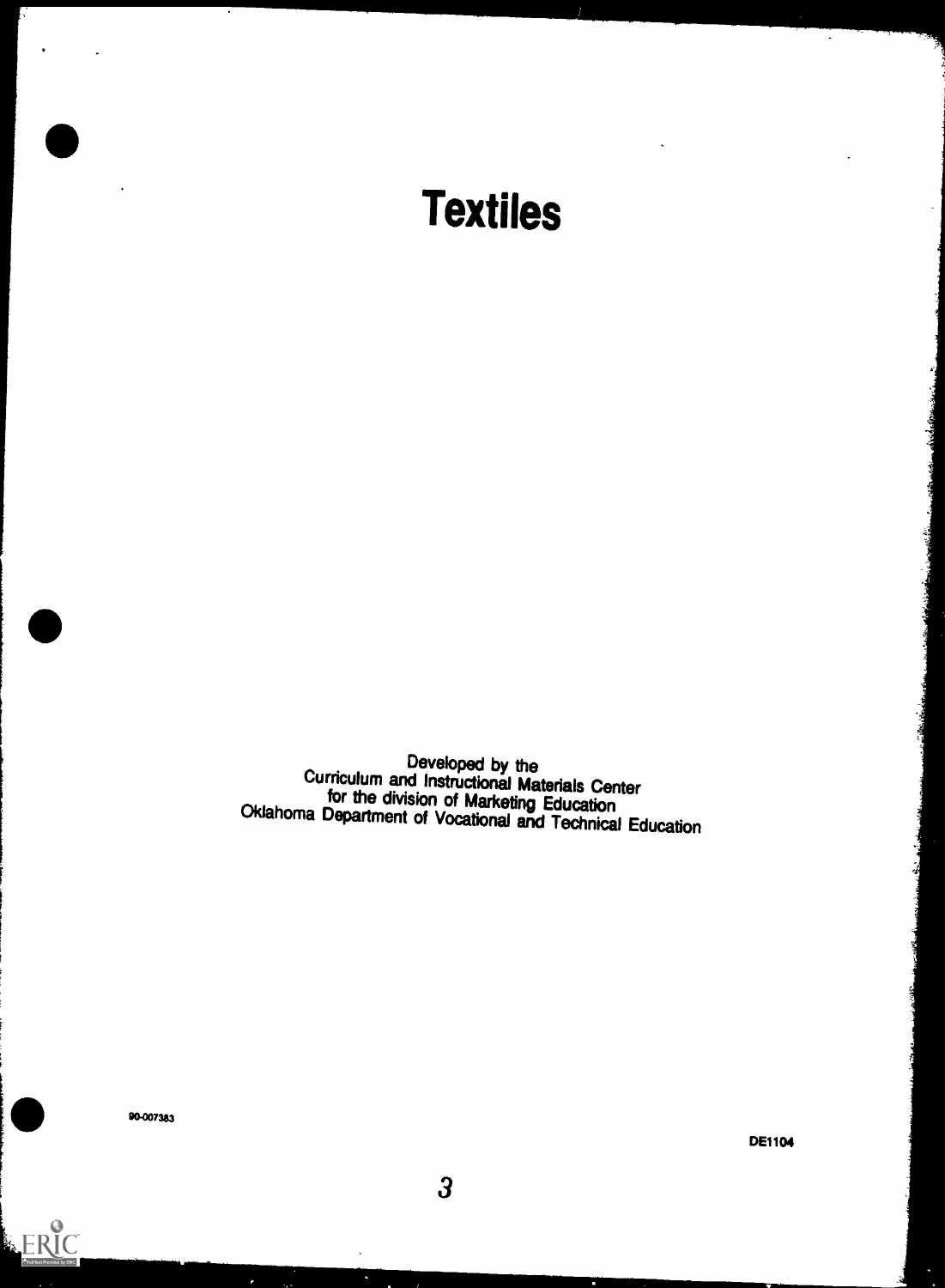Copyright 1990 Oklahoma Department of Vocational and Technical Education Curriculum and Instructional Materials Center

All rights reserved.

Printed in the United States of America by the Oklahoma Department of Vocational and Technical Education Stillwater, Oklahoma 74074-4364

This publication, or parts thereof, may not be reproduced in any form by photographic, electrostatic, mechanical, or any other method, for any use including information storage and retrieval, without written permission from the publisher.

The Oklahoma Department of Vocational and Technical Education does not discriminate on the basis of race, creed, color, national origin, sex, age, veteran status, or qualified handicap.

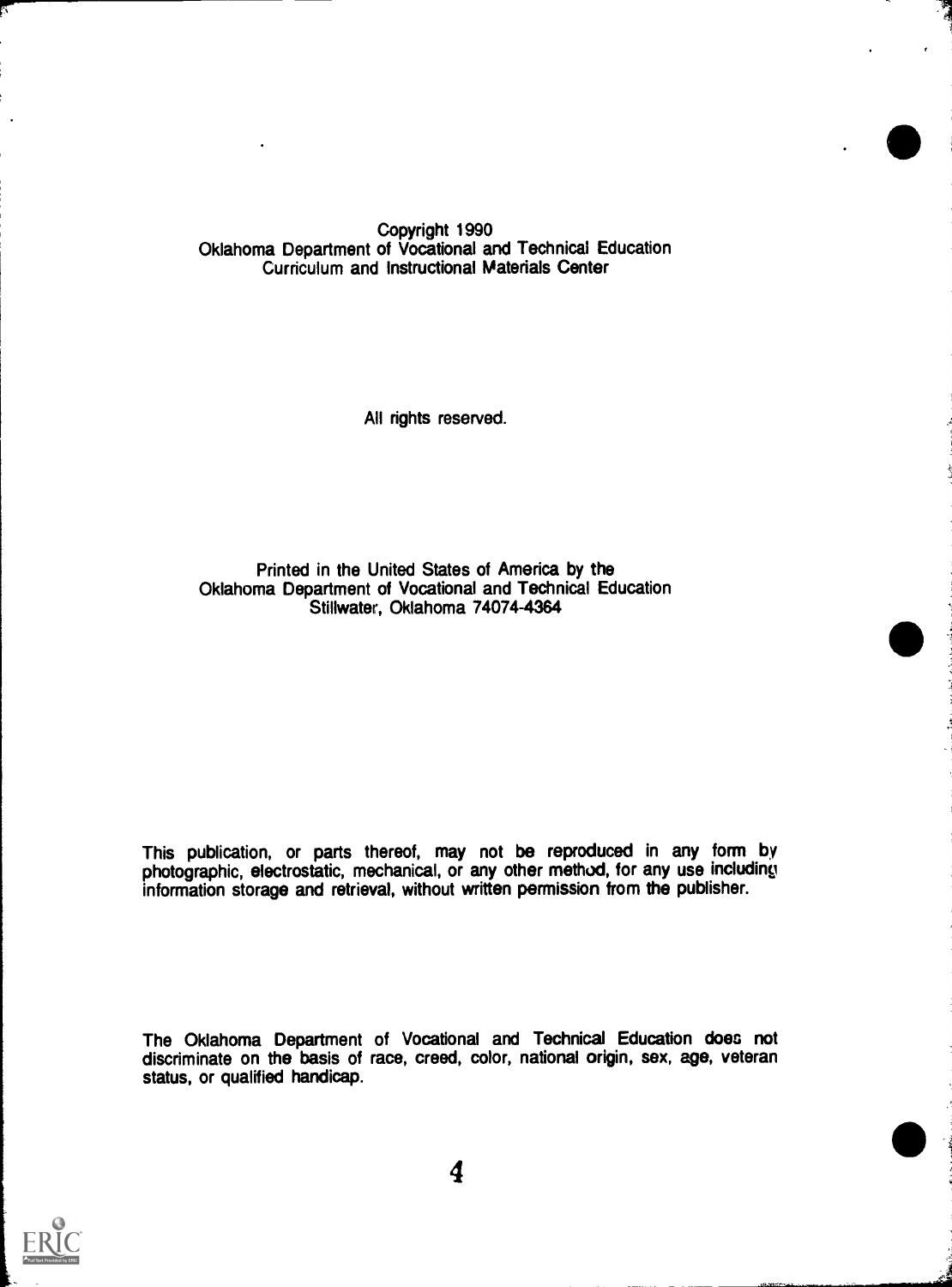#### ACKNOWLEDGEMENTS

The CIMC would like to extend a great appreciation to the writer of this development, Ms. Jana Hawley. ' Without her expertise in the field of Fashion Merchandising, this development would not have been possible. For his constant support and influential drive in this project, a strong appreciation is extended to Mr. Gene Warner, State Supervisor for Marketing Education. For their continuous support and effort, a strong appreciation is extended to Mr. Greg Pierce, CIMC Coordinator, and Ms. Sheila Stone, Development Coordinator.

In addition, a very generous thank-you goes to the Word Processing Center and the Art Department for their efforts in the completion ot this project. Also, thanks are extended to Dr. Gayle Kearns, Curriculum Development Specialist, for her assistance with the coordination and facilitation of this entire project.

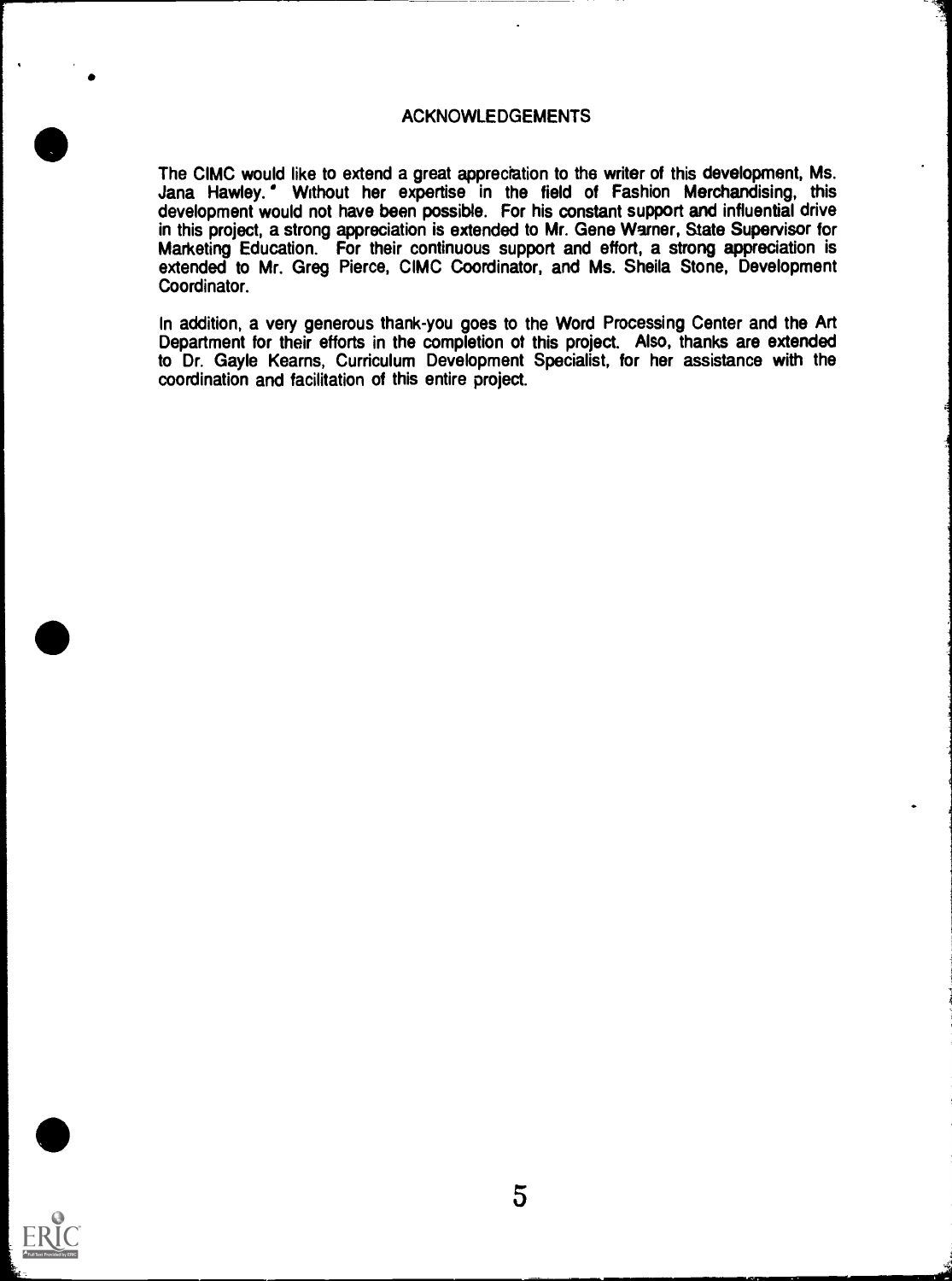Competency: How to use the knowledge of textiles to gain expertise in the fashion business.

- OBJECTIVES: A Understand the importance of textile knowledge to those in the business of fashion.
	- B Understand the fibers commonly used in apparel and their characteristics.
	- C Understand the yarn types.
	- D Understand how fabrics are made.
- I. GROUP LEARNING ACTIVITIES FOR OBJECTIVES A, B, C, D

The lesson should begin with a group presentation of all the key topics covered in this LAP. The transparencies are provided to help you with the presentation. Other activities are suggested to help the students better understand textiles. A diverse scrap basket of textiles made available to the students throughout this LAP will be helpful visuals.

|   | Transparency<br><b>Number</b> | Message                                                                                                                                                                                                                                                                                                                                                                                                                |  |
|---|-------------------------------|------------------------------------------------------------------------------------------------------------------------------------------------------------------------------------------------------------------------------------------------------------------------------------------------------------------------------------------------------------------------------------------------------------------------|--|
| A | 1                             | The textile industry is so complex and<br>diversified that it requires a variety of talents,<br>abilities, levels of skill, and educational<br>preparationartists for design, workers for<br>production, scientists for research, and<br>personnel for marketing and management.<br>The textile industry is located throughout the<br>United States with the biggest concentration<br>being in the East and Southeast. |  |
| B | $\mathbf{2}$                  | A fiber is the smallest unit of textile fabric.<br>Fibers are either natural or synthetic. Natural<br>fibers include wool, cotton, linen, and silk.<br>Synthetic fibers include polyester, nylon, acrylic,<br>and olefins.                                                                                                                                                                                             |  |
|   | 3                             | Our government regulates that manufacturers<br>attach labels to garmerits to identify certain<br>information. The required information is<br>illustrated in this transparency.                                                                                                                                                                                                                                         |  |
|   |                               | *Generic names of the fibers in the fabric in<br>the order of proportion. Companies can also<br>add their trade names if desired.                                                                                                                                                                                                                                                                                      |  |
|   |                               | *Percentage of each fiber in the fabric.                                                                                                                                                                                                                                                                                                                                                                               |  |
|   |                               |                                                                                                                                                                                                                                                                                                                                                                                                                        |  |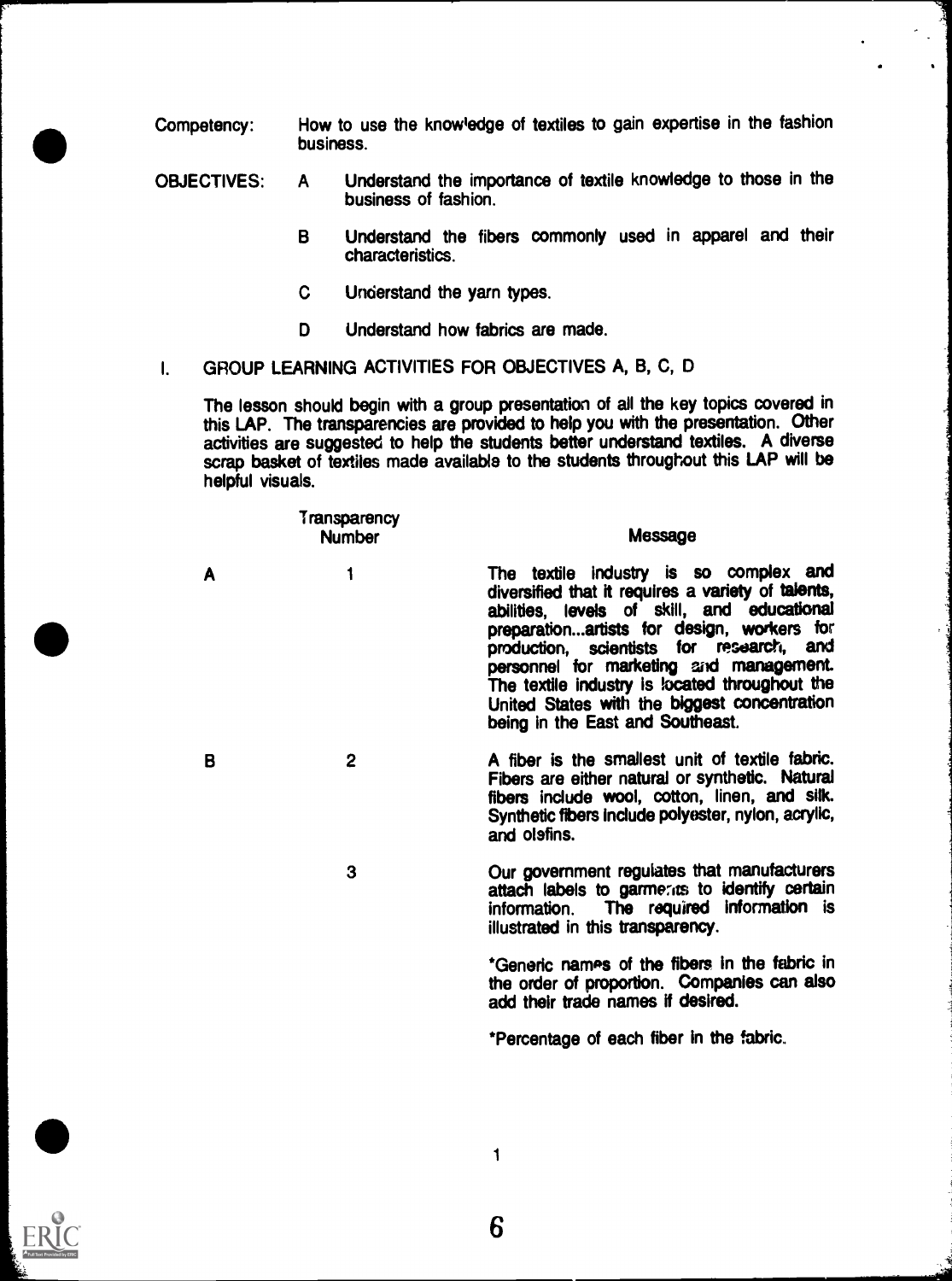\*Garment manufacturer's name, address, or registered identification number.

 $\bullet$ 

The county of origin of imported fibers.

 $\mathbf C$ 4 The wear, appearance, and texture of a fabric depend on the yarns that were used. A yarn is a continuous thread formed by twisting or spinning strands of fibers together. Here are some examples of yarn types.

Yams may be woven, knitted, felted, bonded, or laminated. Weaving and knitting are the two most popular methods.

- 5 Text le fabrics are made up of a combination of the four items shown here.
	- 6 Weaving is the interlacing of yams at right angles on a machine called a LOOM. Woven fabrics are usually firm, strong, and keep their shape. Notice how the yarns interlace in these three basic types of weave.



D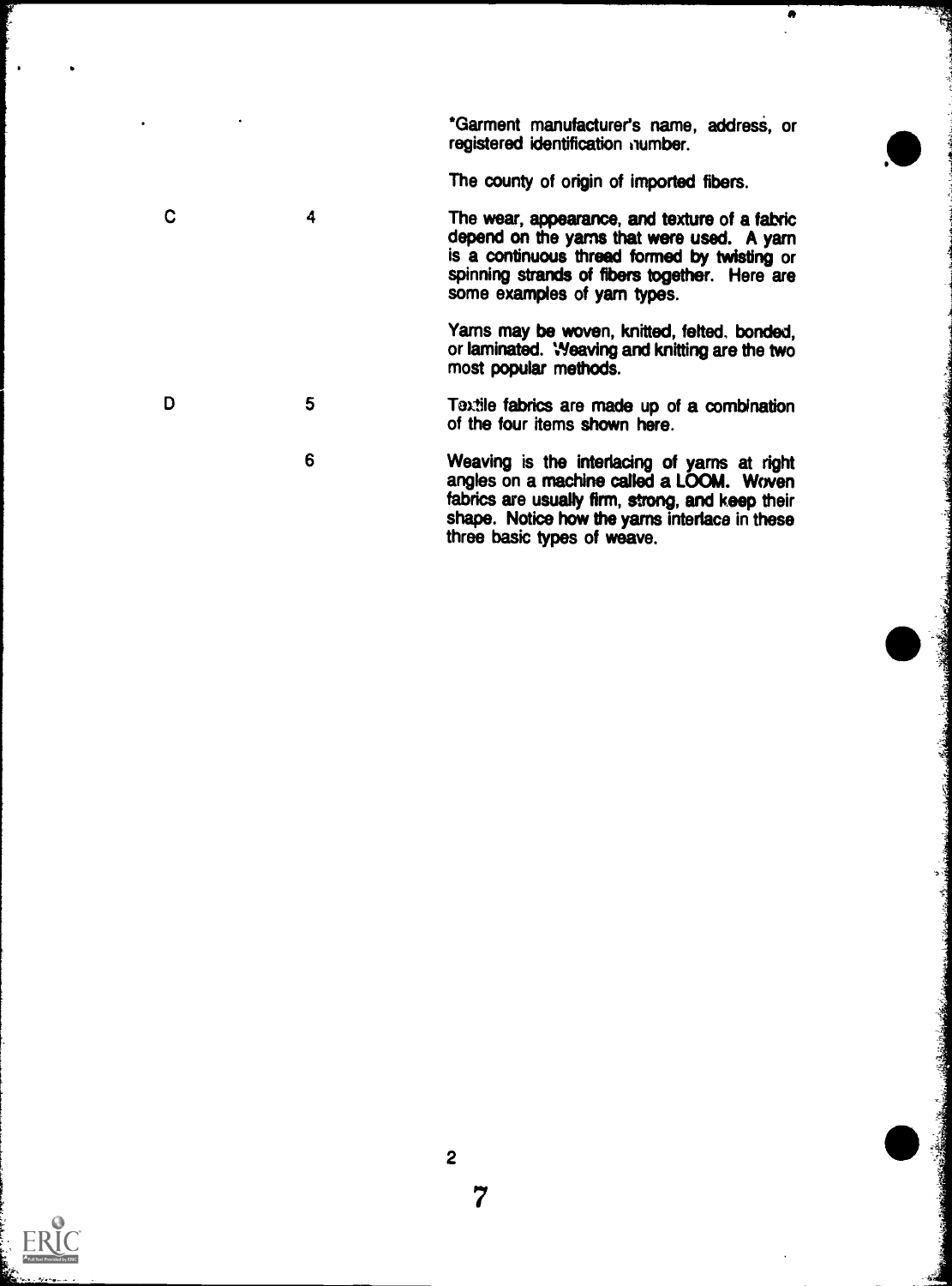# Geographic Distribution of Textile Production



COURTESY OF AMERICAN TEXTILE MANUFACTURERS INSTITUTE

 $\geq$  8 9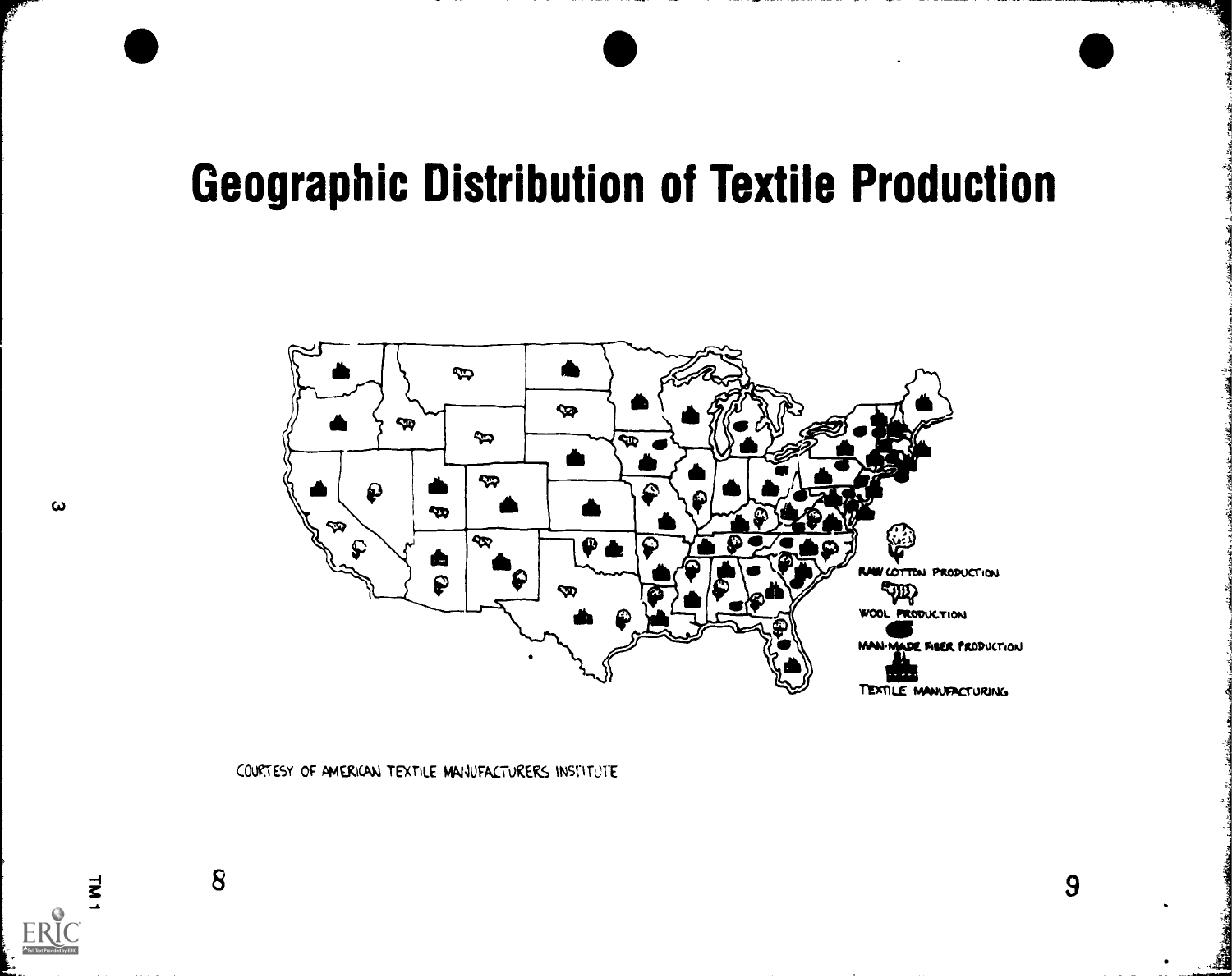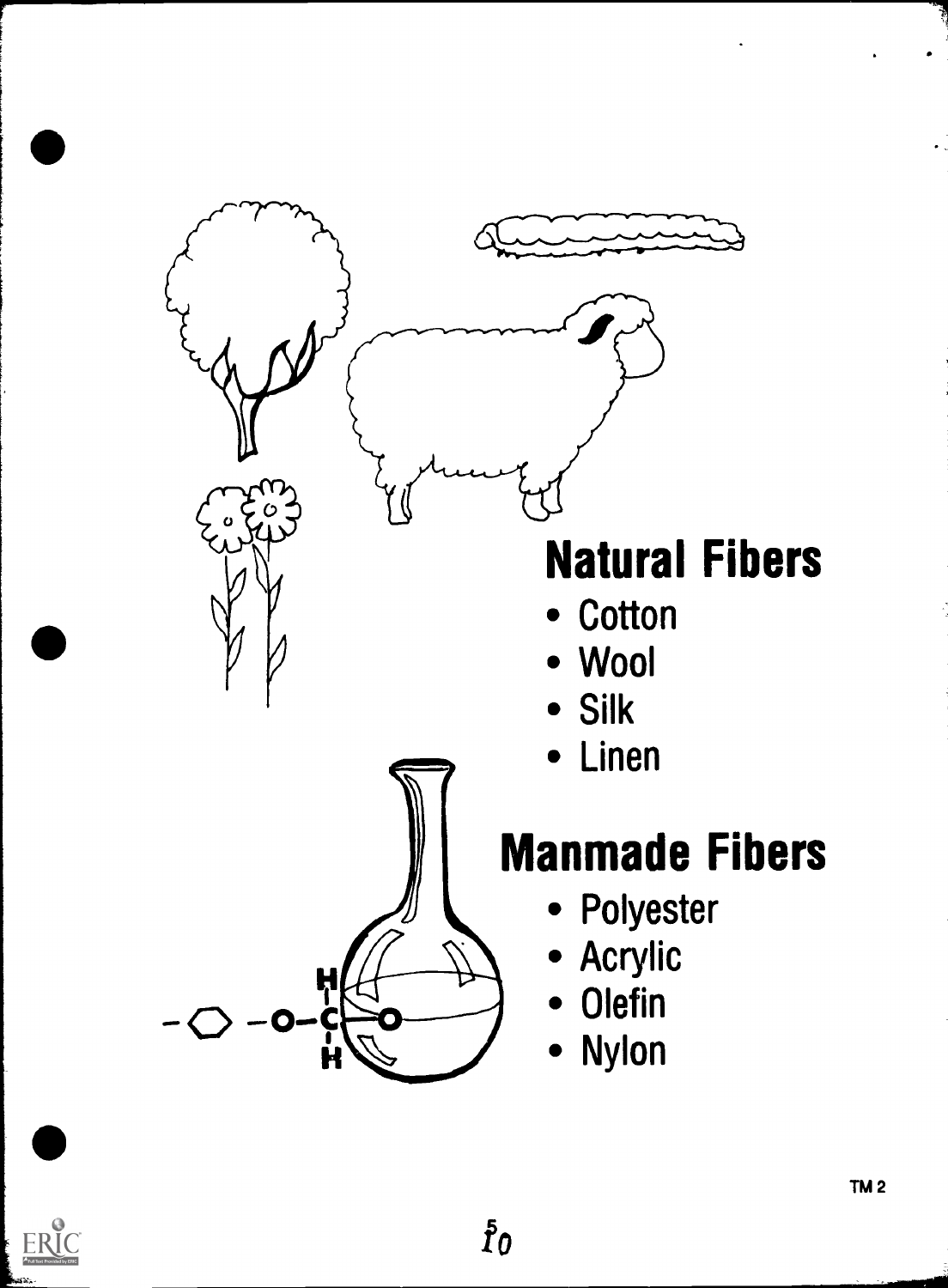

-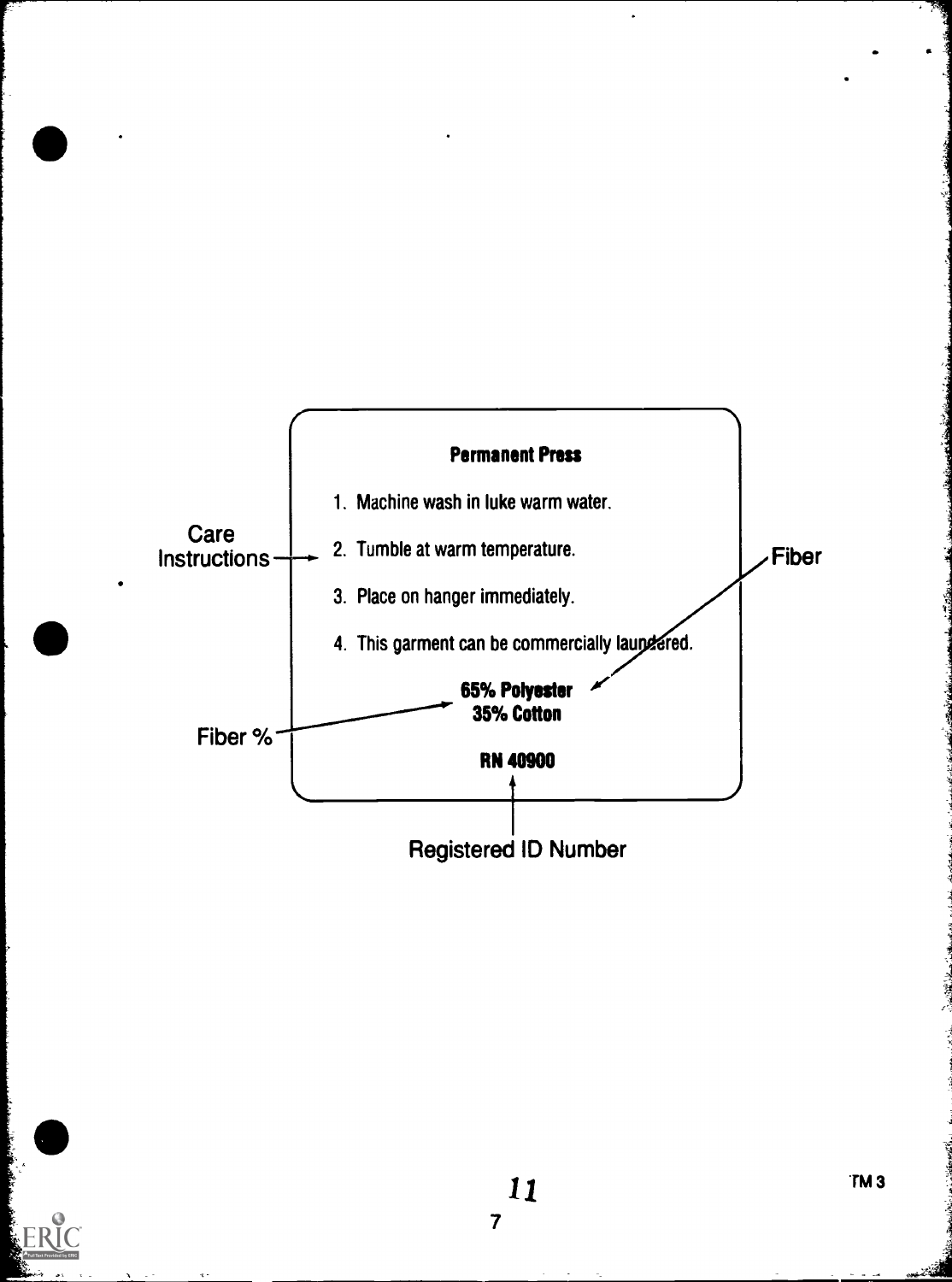

Single Yarn



Two-Ply Yarn





and Data Corkscrew Spiral or Corkscrew

**SOCONTIN** *con* 

Knot or Spot

Slub

 $\overline{Q}$   $\overline{Q}$  Loop  $\left( U\right)$ 

Loop

Spike or Snarl

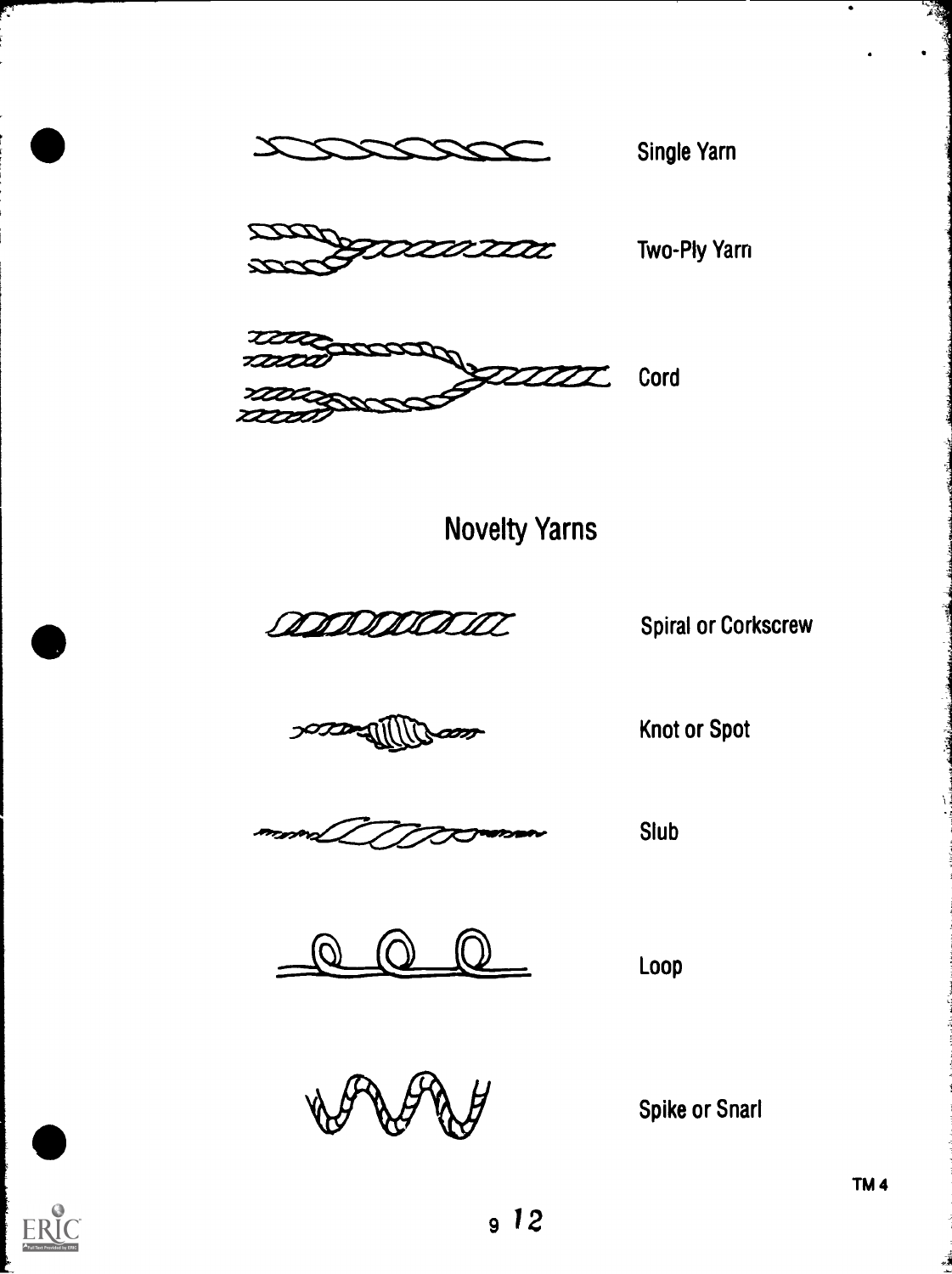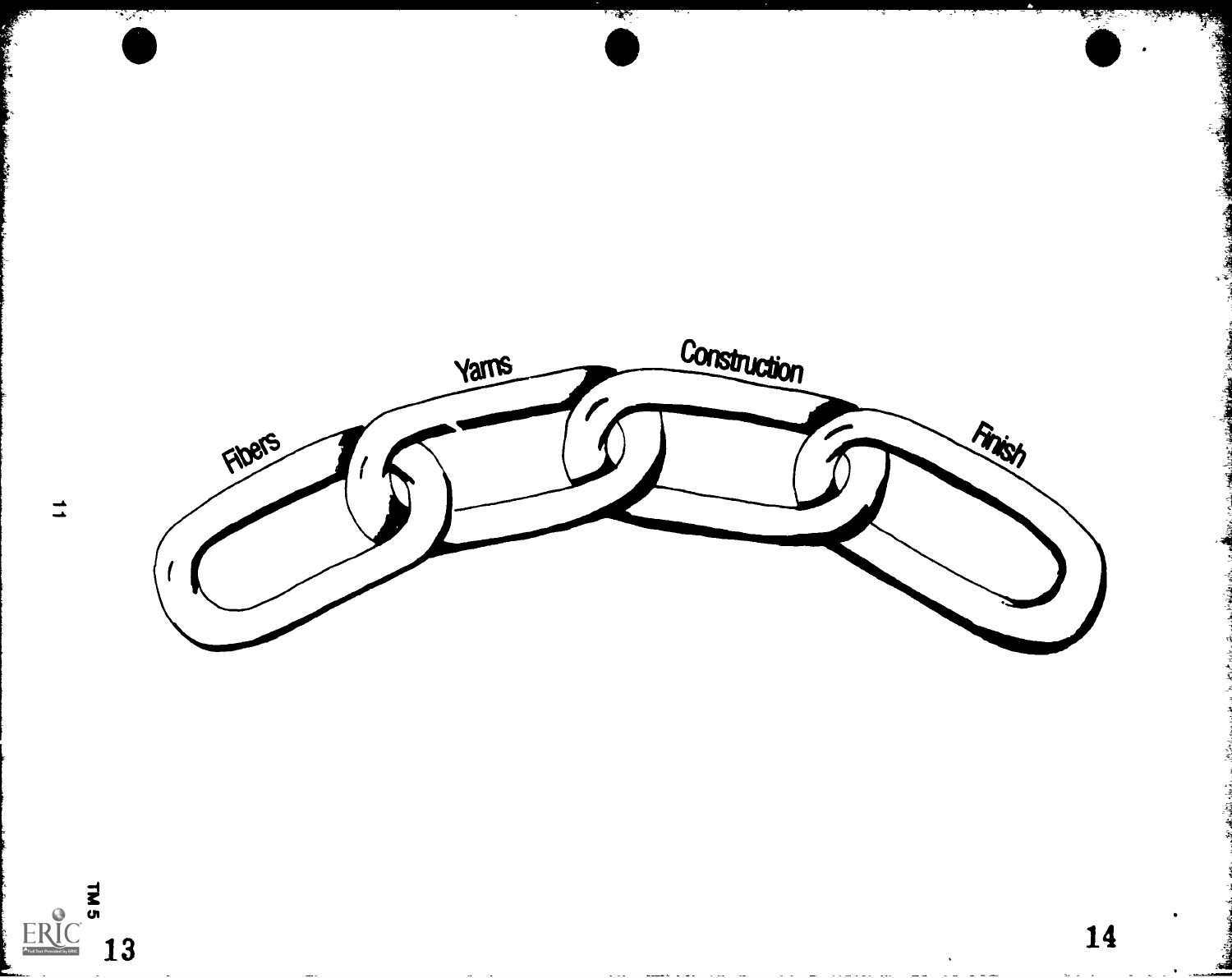



Twill Weave





 $\overline{6}$ 

13





 $\cdot$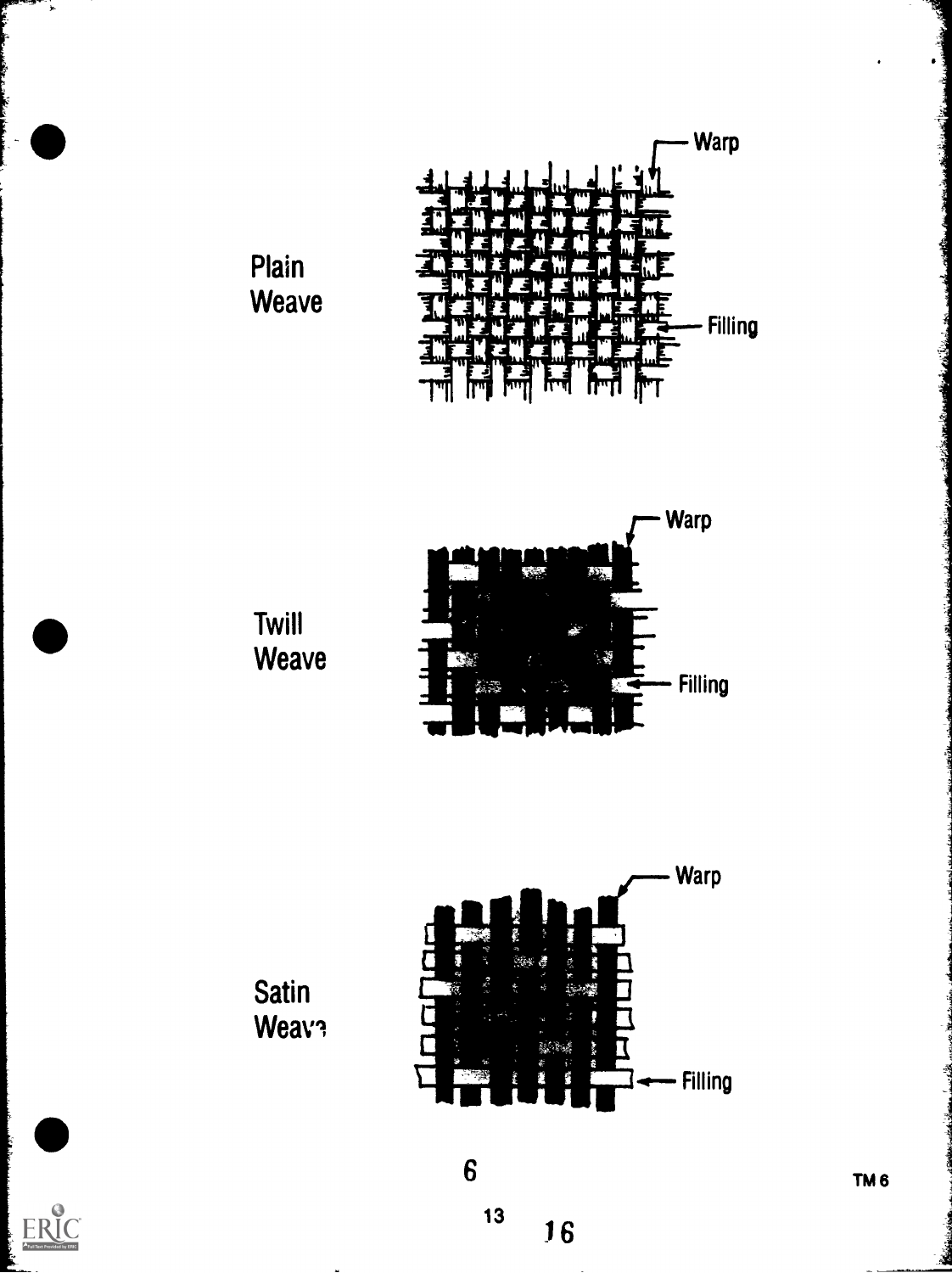## **II. ADDITIONAL GROUP LEARNING ACTIVITIES**

- A. Have students examine fabric swatches from a scrap basket you have supplied. Give them a list of fabric types, fibers, yarns, finishes to identify. If desired, have them cut fabric squared, attach to a 5" x 7" file card and identify the features.
- B. Supply students with strips of two colors of paper cut in 1/2" strips. See if they can weave the strips into the 3 basic weaves: plain, twill, and satin.
- C. Take turns examining the care labels found in the clothes that the students have worn. Have the students make a chart of the information with headings of CLOTHING ITEM, FIBER CONTENT, CARE SPECIFICATIONS. Discuss the findings.
- D. Using the fibers in a cotton ball (do not use synthetic cosmetic puffs), make a two-ply yam. Begin by pulling out four cotton fibers and twist them together to make a single yarn. Repeat. Now make a 2 ply yarn, a 4 ply yarn, and a cord. This exercise will help students understand how a yarn is formed and how the increase of plys increases the strength.



15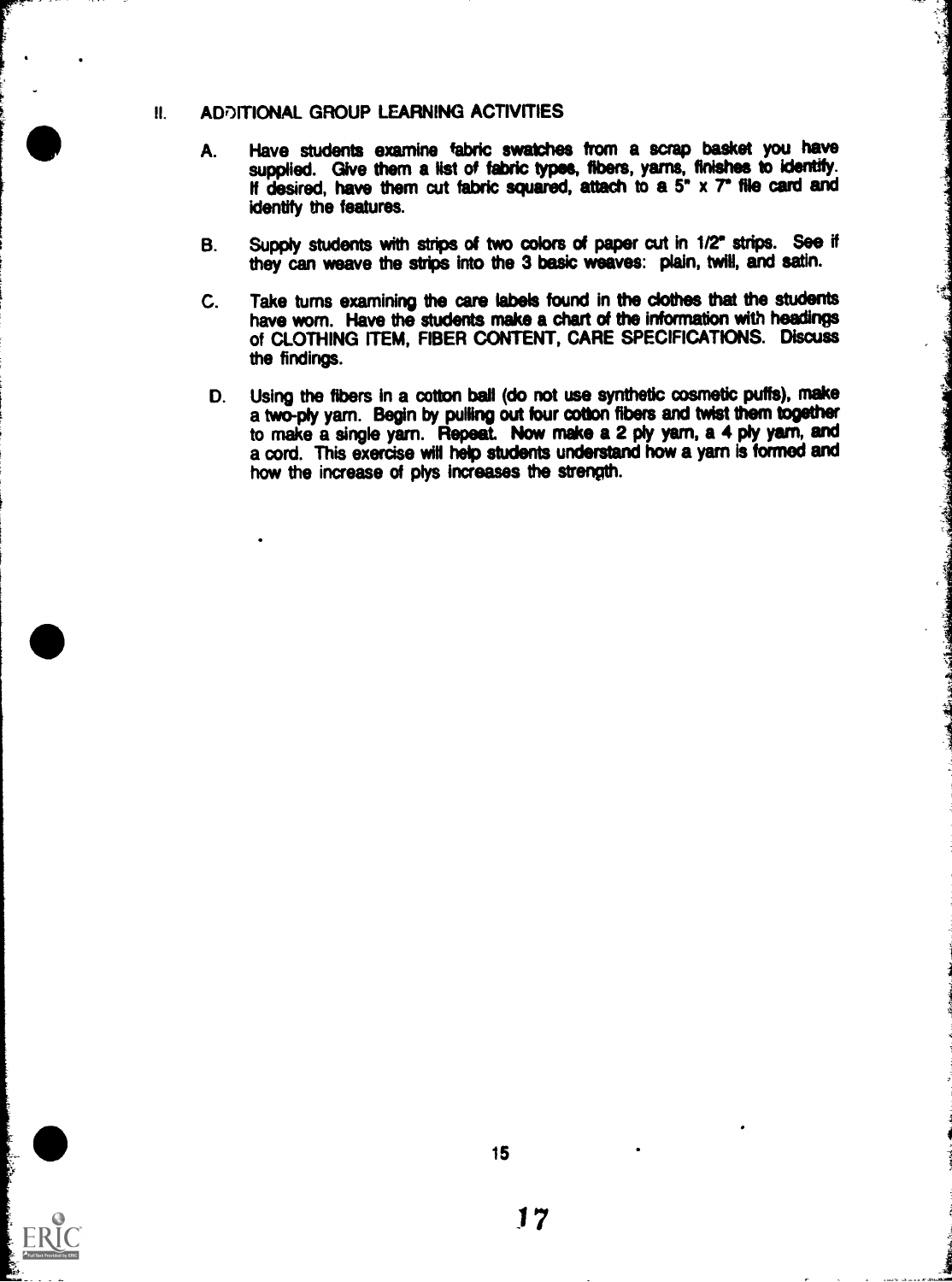#### POST TEST

À

Directions: Identify the best answer for the following questions. Record your responses on a separate sheet of paper.

#### OBJECTIVE A

- 1. The textile industry attracts which of the following as employees:
	- a. Minorities
	- b. Young people<br>c. Women
	- c. Women<br>d. All of th
	- All of the above
- 2. A knowledge of textiles is important to those in the fashion business because:
	- a. Fashion business employees need to be challenged
	- b. Fashion business employees are traditionally ignorant of textiles c.<br>c. Textiles are found in virtually all apparel and accessories
	- c. Textiles are found in virtually all apparel and accessories<br>d. Textiles are scientific
	- Textiles are scientific

#### OBJECTIVE B

- 3. Which of the following are all natural fibers?
	- a. Silk, Cotton, Acrylic, Wool
	- b. Polyester, Wool, Satin, Cotton
	- c. Linen, Wool, Silk, Cotton
	- d. Rayon, Silk, Acrylic, Wool
- 4. Which of the following is not a protein fiber?
	- a. Angora
	- b. Linen
	- c. Wool<br>d. Silk
	- **Silk**
- 5. To be suitable for common use, fibers must be:
	- a. Expensive<br>b. Exotic
	- **Exotic**
	- c. Easily available
	- d. Natural
- 6. Flax is:
	- a. Cellulosic fiber used for linen
	- b. Cellulosic fiber used for ramie<br>c. Non-cellulosic fiber used for lite
	- c. Non-cellulosic fiber used for linen<br>d. A protein fiber used for ramie
	- d. A protein fiber used for ramie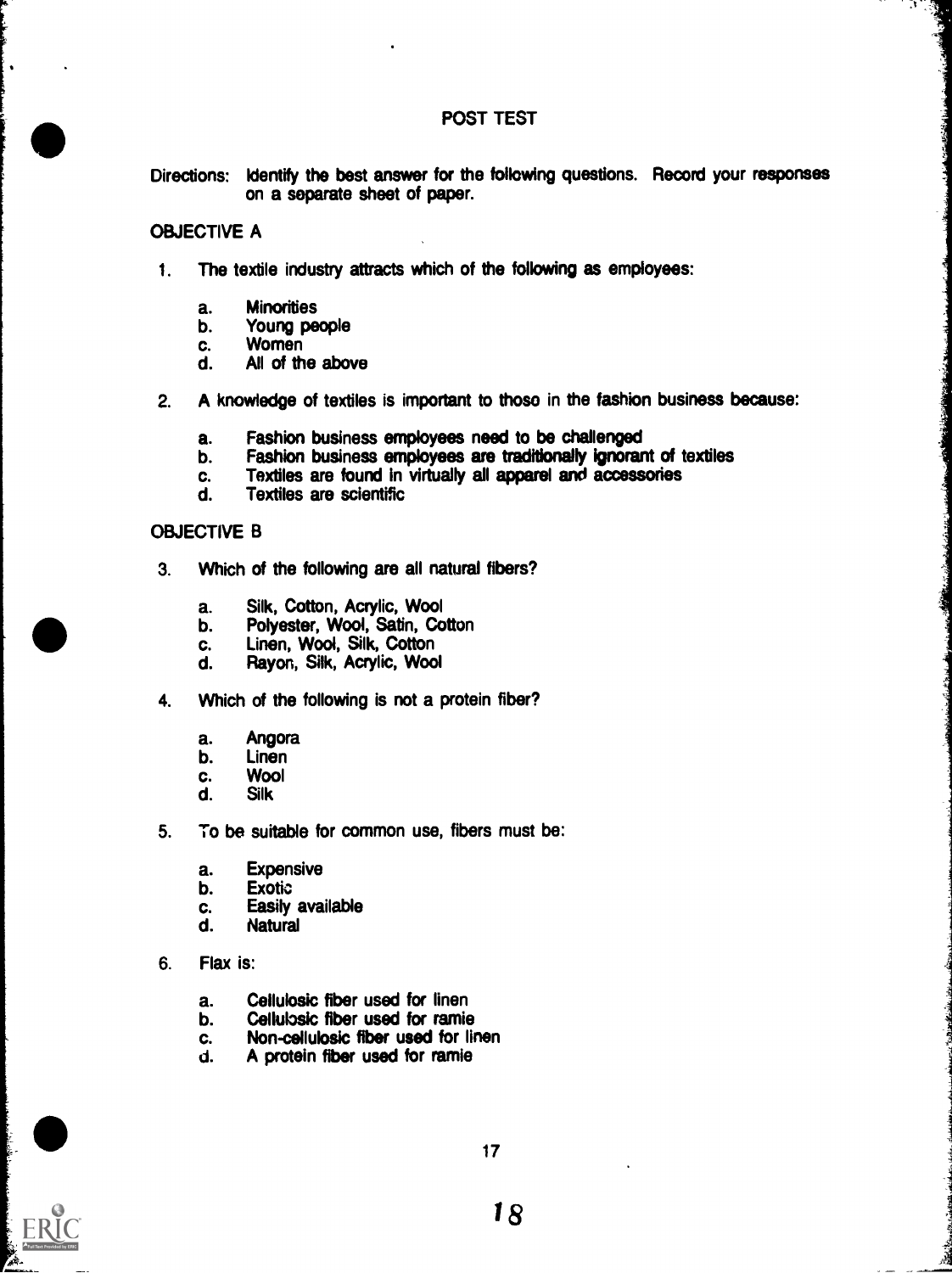- 7. The common trade name DACRON relates to which generic fiber?
	- a. Orlon<br>b. Acetat
	- **Acetate**
	- c. Wool<br>d. Polve
	- Polyester

8. Which fiber was removed from the consumer market during World War II?

Ş

- a. Rayon<br>b. Polyes
- **Polyester**
- c. Cotton<br>d. Nvlon
- **Nylon**
- 9. Acetate is most like which of the following fibers?
	- a. Linen<br>b. Polyes
	- b. Polyester<br>c. Ravon
	- c. Rayon<br>d. Acrylic
	- **Acrylic**
- 10. What is the simplest, most basic component of a fabric?
	- a. Yam<br>b. Finisl
	- b. Finish<br>c. Fiber
	- c. Fiber<br>d. Price
	- **Price**

### OBJECTIVE C

- 11. Yarns are classified by which of the following?
	- a. Size<br>b. Twist
	- b. Twist<br>c. Numb
	- c. Number of parts<br>d. All of the abovs
	- All of the above
- 12. What is meant of a 2-ply yarn?
	- a. Two or more fibers twisted together<br>b. Two cords twisted together
	- Two cords twisted together
	- c. Two single yarns twisted together<br>d. None of the above
	- None of the above

#### OBJECTIVE D

- 13. Which of the following is NO1 a basic weave?
	- a. Plain<br>b. Leno
	- b. Leno<br>c. Twill
	- c. Twill<br>d. Satin
	- **Satin**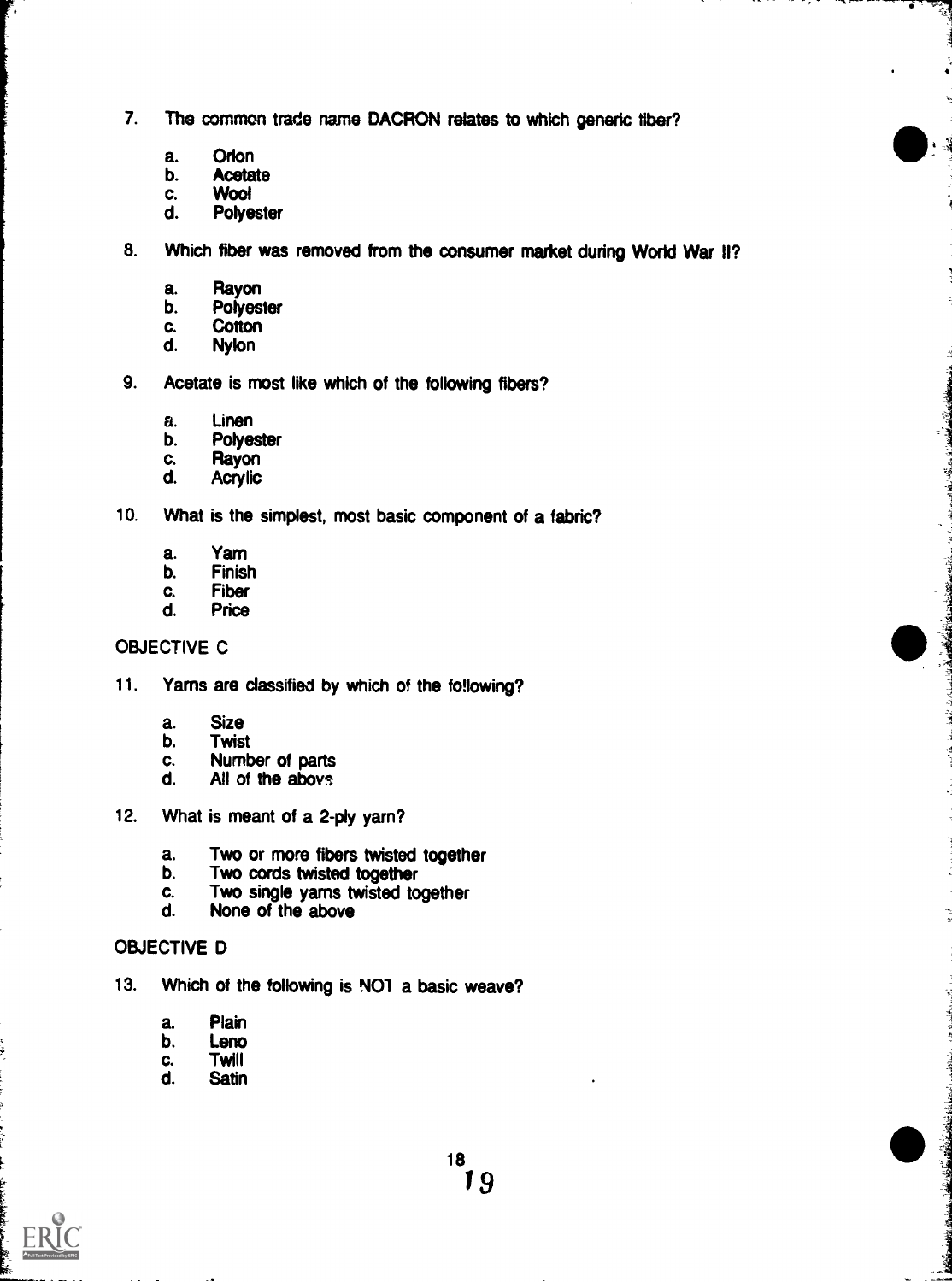14. The self-edge of a fabric that forms on both sides of a piece good is called a:

薄

诸

- a. Grain
- b. Diagonal<br>c. Ravel
- c. Ravel<br>d. Selva
- Selvage
- 15. Which of the following is NOT fabric example of a twill weave?
	- a. Taffeta<br>b. Herring
	- b. Herringbone<br>c. Denim
	- c. Denim<br>d. Gabard
	- **Gabardine**
- 16. Woven fabrics are made on a:
	- a. Knitting machine<br>b. Needle
	- **Needle**
	- c. Stretcher<br>d. Loom
	- Loom
- 17. Which of the following fiber can be used in knits?
	- a. Cotton<br>b. Wool
	- b. Wool<br>c. Polye
	- c. Polyester<br>d. All of the
	- All of the above
- 18. True felt is made from:
	- a. Acrylic<br>b. Wool
	- Wool
	- c. Silk<br>d. Cott
	- **Cotton**
- 19. A fabric with warp stripes which are made by changing the direction of the twill line is referred to as.
	- a. Linen
	- b. Herringbone<br>c. Sateen
	- c. Sateen<br>d. Ginghau
	- **Gingham**
- 20. A fabric containing metallic threads is referred to as:
	- a. Elegante<br>b. Gauche
	- **Gauche**
	- c. Lame<br>d. Silk
	- **Silk**

**ERI**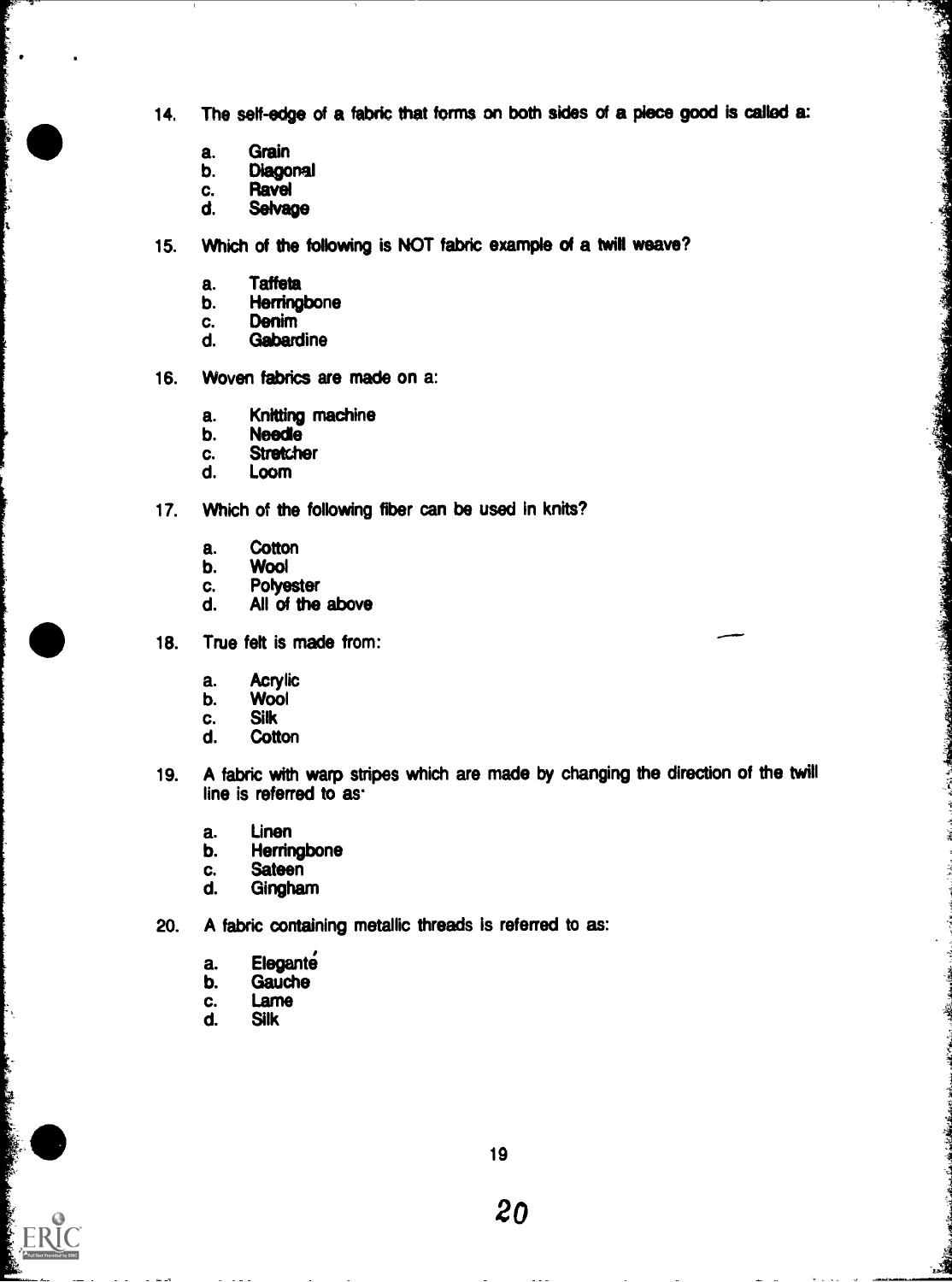#### PRETEST KEY

- 1. To know how the textile will 'perform" in the finished garment, to know how it should be cared for, to know if the targeted customer will desire it.
- 2. Easy to care for, wash and wear, colorful. Polyester and poly/cotton blends.
- 3. Angora, Sheep, Camel, Cashmere, Alpaca, Llama, Vicuna
- 4. Nylon. Used for war effort
- 5. Cotton, Linen, Flax, Ramie, Jute, Rayon, Acetate, Triacetate
- 6. Cotton

%

- 7. A filament or a twist of staples to form a continuous strand.
- 8. Four single yams that have been twisted together.
- 9. Knits
- 10. Gingham, Herringbone, Taffeta, Broadcloth, Batiste, Gauze, Satin, Denim, Gabardine, Pique, Ticking, Etc.
- 11. Twill
- 12. Knits
- 13. Wool
- 14. Industry, upholstery, medical, carpet, draperies, sheets, diapers, etc.
- 15. Plain weave: Gingham, Taffeta, Broadcloth

Twill weave: Herringbone, Gabardine, Denim, Drill

Non-wovens: Felt, Interfacing, Batting

Napped Fabrics: Velvet, Corduroy, Flannel



I